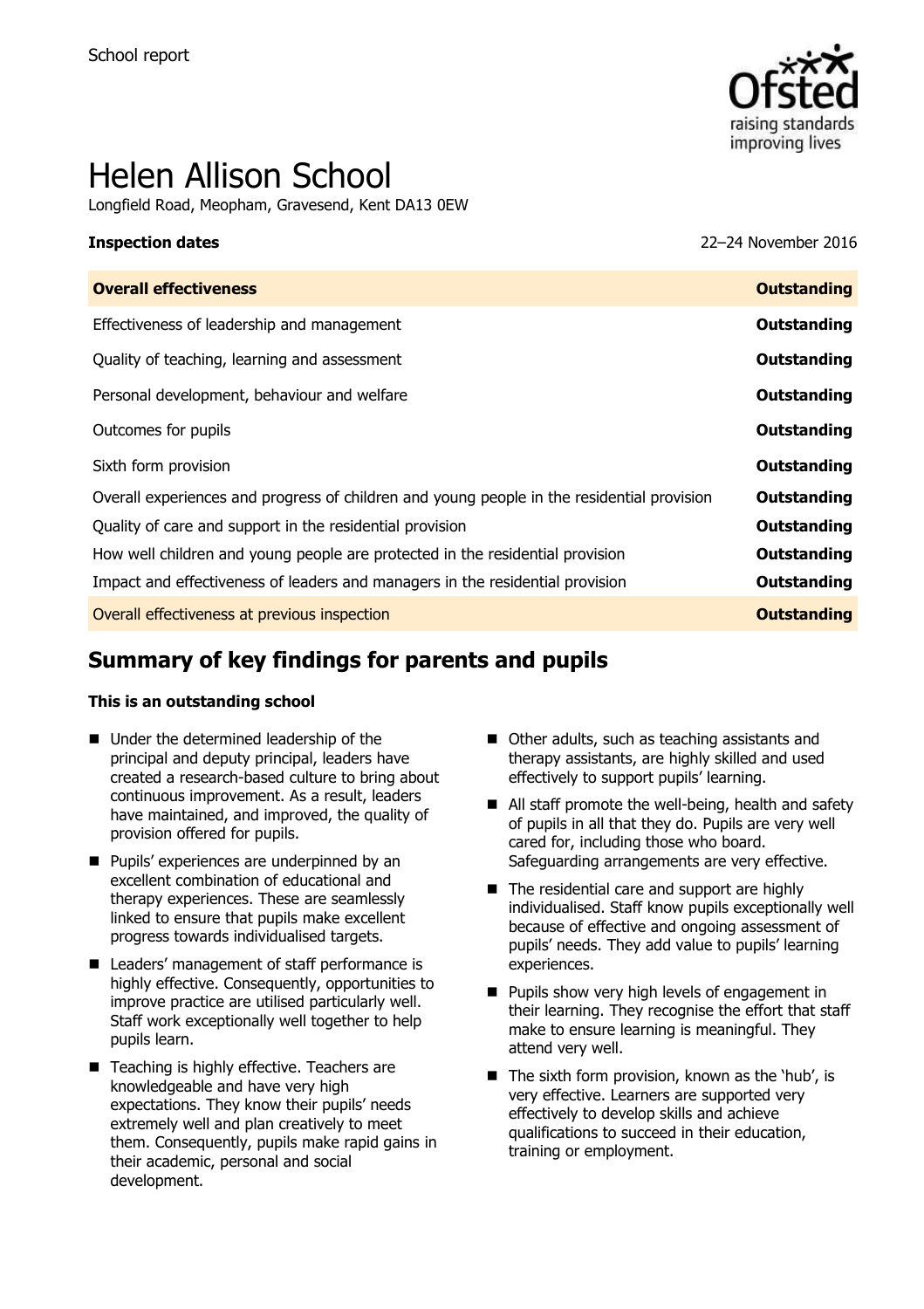

#### **Compliance with regulatory requirements**

- The school meets schedule 1 of The Education (Independent School Standards) (England) Regulations 2010, as amended by The Education (Independent School Standards) (England) (Amendment) Regulations 2012 ('the independent school standards') and associated requirements.
- The school meets the national minimum standards for residential special schools.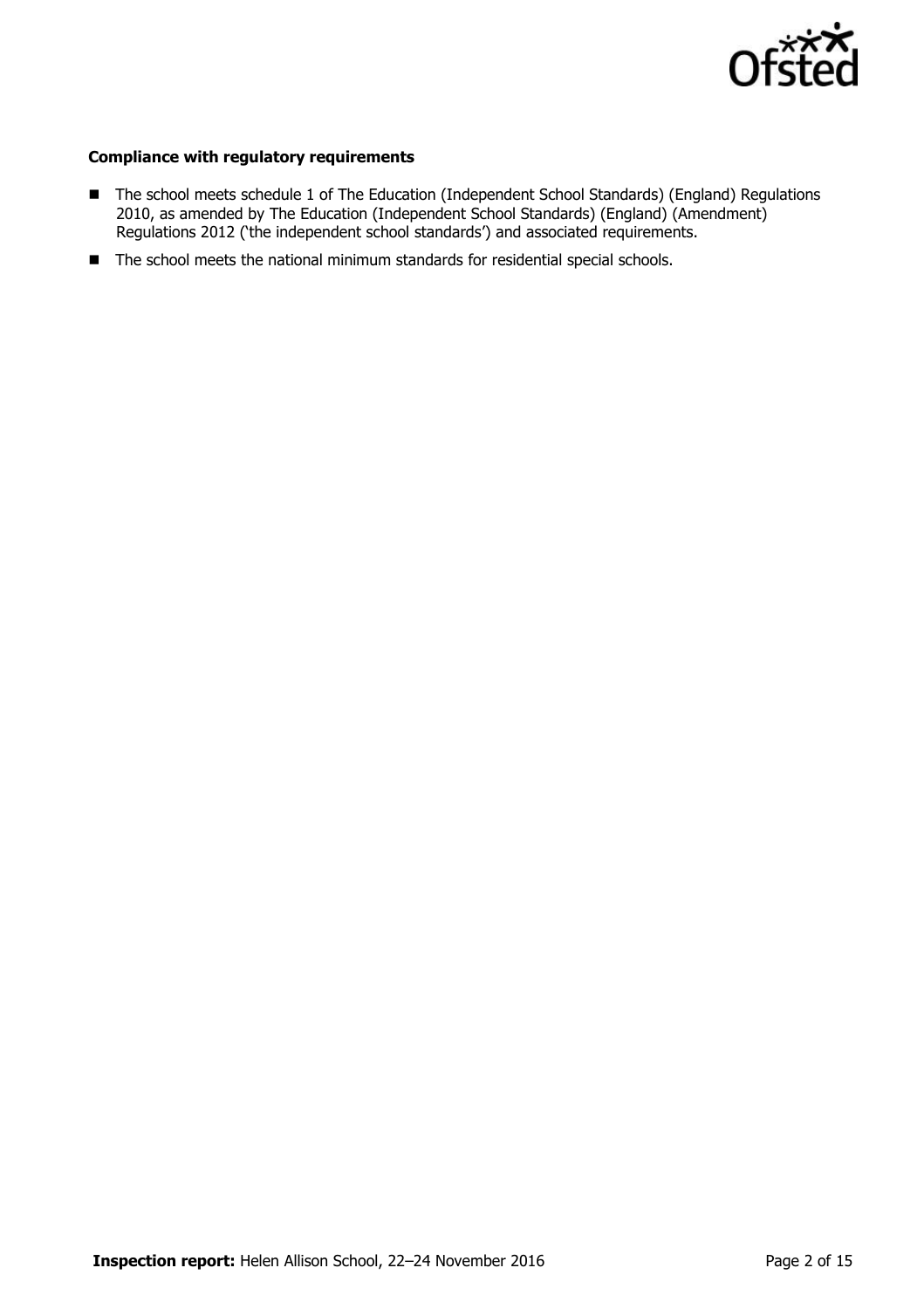

# **Full report**

## **What does the school need to do to improve further?**

**Ensure that plans to extend provision for learners up to the age of 25 include** consideration of how leaders will maintain the strength of current provision alongside the expansion.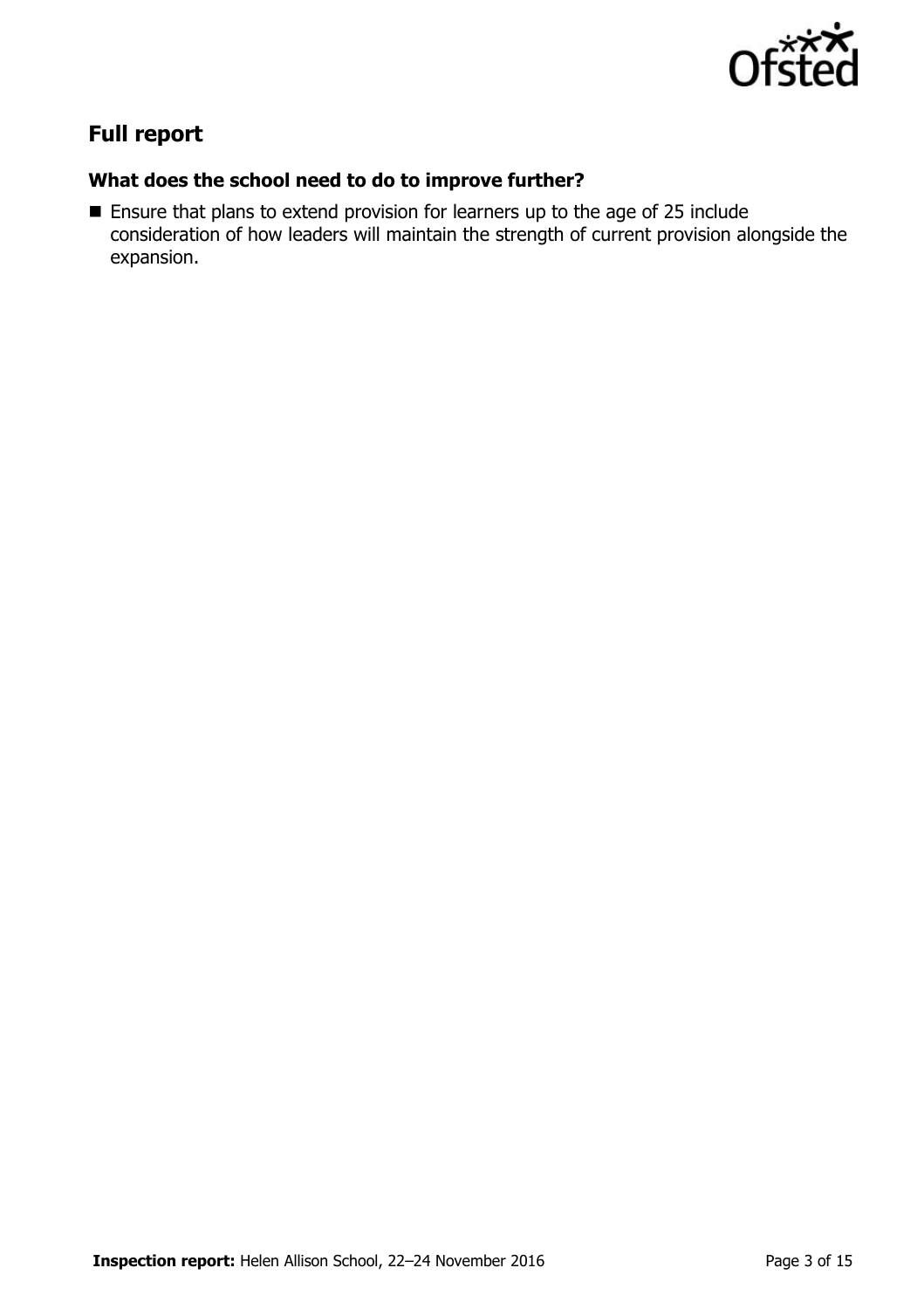

# **Inspection judgements**

| <b>Effectiveness of leadership and management</b>                                       | Outstanding |
|-----------------------------------------------------------------------------------------|-------------|
| <b>Impact and effectiveness of leaders and managers in</b><br>the residential provision | Outstanding |
| How well children and young people are protected in<br>the residential provision        | Outstanding |
|                                                                                         |             |

■ The principal, ably supported by the deputy principal and principal speech and language therapist, has successfully created a culture of high expectations, shared responsibility and uncompromising focus on learning. Leaders have been highly influential in changing the lives of pupils and their families by securing the commitment of all staff who, as a result, work tirelessly to meet every individual's needs. As a result, provision is excellent and pupils' achievement outstanding.

The highly integrated trans-disciplinary and whole-school approach has had an extraordinarily positive impact on pupils' outcomes. Current research informs teaching and learning. Furthermore, school leaders, including therapists, are on the cutting edge of developing practice nationally. Together they develop innovative ways to support communication and emotional and social literacy for children with autism spectrum conditions (ASC). The school is a beacon of excellent practice in the sector.

Leaders are highly focused on the individual needs of pupils. Consequently, each pupil benefits from a curriculum that is designed around their specific interests and needs. This helps ensure that the primary focus on pupils' personal development and communication is very effective. Pupils are set challenging targets in these areas. Teachers and therapists make a highly effective team and ensure that every part of the day is utilised to allow pupils to learn and apply the skills needed to meet these targets. For example, clearly defined parts of the day allow pupils access to experiences that help them regulate their sensory needs. This prepares them exceptionally well for learning.

Leaders' checks on teachers' performance are very well organised and effective. Leaders have implemented systems to review pupils' learning and track the difference that staff are making to progress. This allows leaders to review with authority how well staff are doing and identify areas that need improving. As a result, teachers and other staff are clear about what they need to do to improve and are held to account rigorously for the progress of their pupils. Leaders evaluate the progress that staff are making against their targets well. Targets are adapted effectively to ensure they continue to meet the developing needs of individuals.

- **ELeaders manage change very effectively. They consistently look to ensure that staff fulfil** their own potential. Professional development opportunities and internal promotions have secured high staff retention rates and a stable and highly motivated staff team. Staff are competent and have personal qualities and views that make them highly effective in their supporting roles.
- Middle leaders make a significant contribution to leadership and management. They have clearly defined roles, for example leading learning for pupils within different key stages at the school. This means they rightly focus their time and energy on their areas of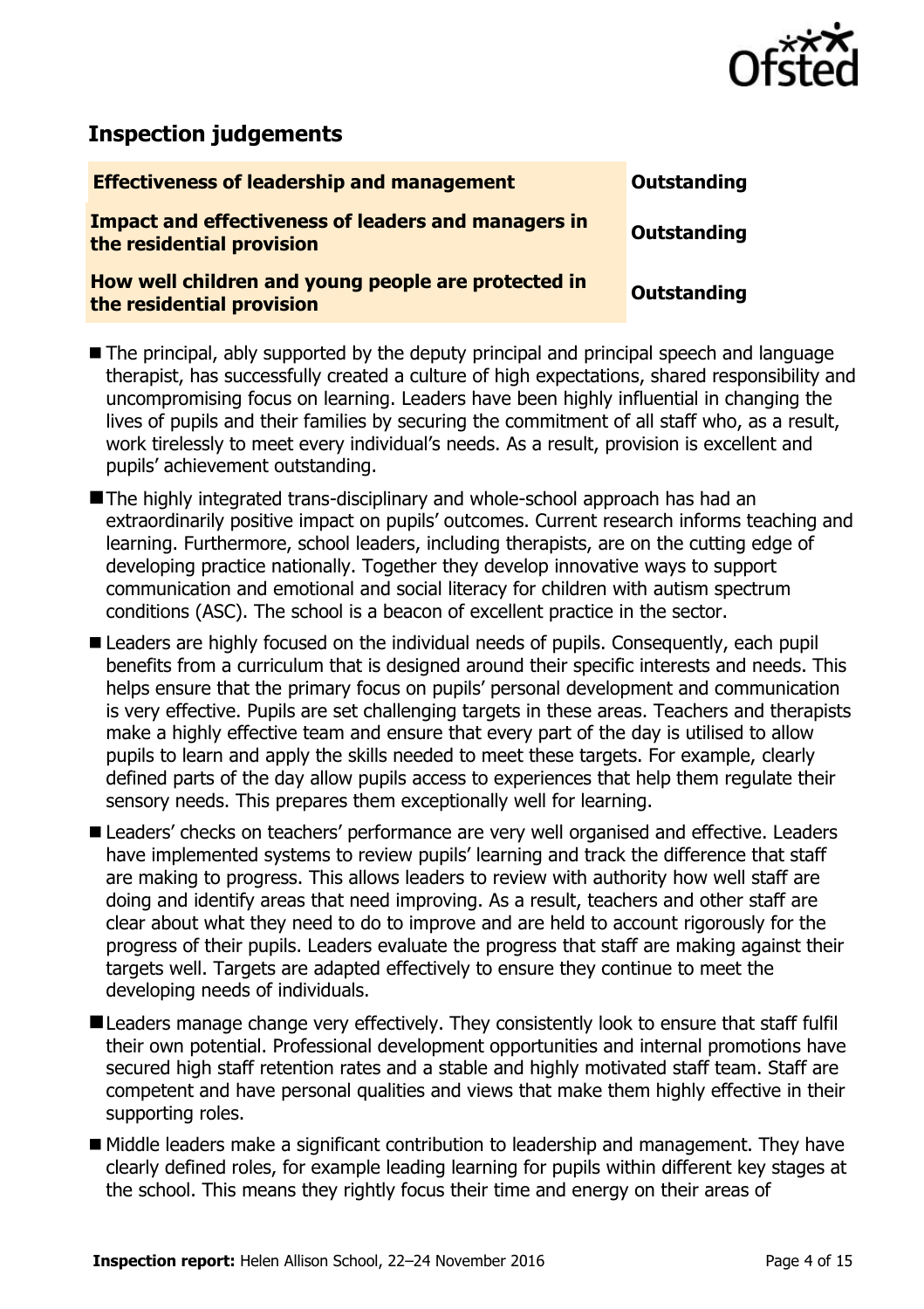

responsibility. They are fully involved in monitoring teaching and learning and work closely with therapists to develop programmes of study carefully designed for the specific needs of pupils.

- Pupils' spiritual, moral, social and cultural development is promoted very well. Pupils are encouraged to show respect for each other and to treat others fairly. The school advocates exceptionally well for the rights of ASC children and their families. It promotes their social integration very well. Consequently, pupils are highly appreciative of the work that is done for them by staff. They recognise that they are valued as individuals and value the faith that is shown in them. Many go on to secure meaningful employment.
- Leaders strive to improve how the school prepares pupils for the next stage in the education, employment or training. To this end, they plan to extend provision for pupils up to the age of 25. Although the rationale for this is sound, their plans do not yet show how they will ensure that there is the capacity in leadership to maintain the high standards of the current school at the same time as managing the expansion.
- The school's outstanding care and support practice is worthy of wider dissemination. The school has taken a number of steps to promote a better understanding of autism and to advocate for the best practice in this field of care, nationally and internationally. The school stands proudly for British values. It embodies the anti-discriminatory principles exceptionally well.
- The residential provision is very well organised and managed. The leaders, management and staff are highly skilled and unwaveringly committed to enabling residential pupils to achieve their potential. In line with the school's improvement ethos and the passionate drive to do always what is best for the pupils, the residential provision is subject to rigorous monitoring. The residential practice and its impact on the individual pupils' wellbeing and welfare are continually evaluated and then improved.
- Residential pupils benefit from experiencing an extended curriculum programme outside the classroom environment. The school's emphasis on the consistent implementation of comprehensive sensory strategies to support pupils underpins the extraordinary progress that residential pupils make. The residential provision is highly effective in promoting pupils' excellent progress, achievements and attainment.
- Leaders and managers are inspirational and visionary professionals with high levels of expertise. The residential service is well resourced to help translate this vision into practice.

### **Governance**

- Governance arrangements are robust and delivered through the mechanisms of the National Autistic Society. Members of the local board have challenged and supported leaders determinedly to be more aspirational for pupils, particularly in achieving better academic outcomes.
- Governors ask searching questions of leaders to understand better how well the school is progressing. They regularly carry out focused visits to check for themselves if leaders' work is making the difference that is needed. They oversee performance management arrangements with rigour to ensure that weaker performance is not tolerated.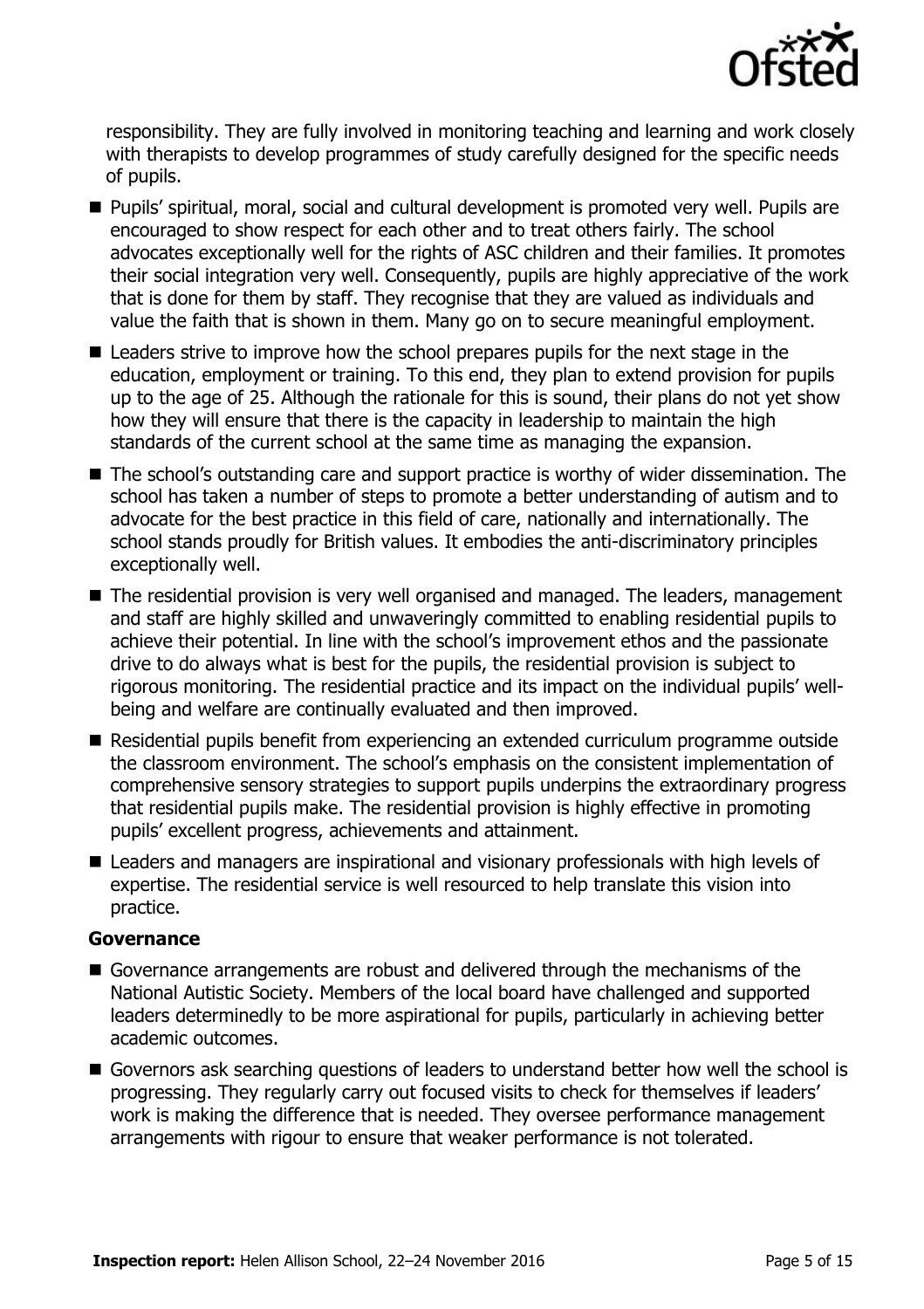

### **Safeguarding**

- The arrangements for safeguarding are effective.
- **Pupils'** welfare is paramount for all staff. Detailed policies and procedures follow the best safeguarding practice guidelines strictly and are implemented consistently. Safeguarding practice is fully embedded and of an excellent standard.
- Staff receive comprehensive training on a broad range of safeguarding topics, including online safety, countering radicalisation and child sexual exploitation. They have a deep understanding of pupils' vulnerabilities and of reporting procedures within the school and beyond. Any allegations against staff or concerns about any student's safety are appropriately shared with the local council's designated safeguarding lead, social services and the police. The school is an effective safeguarding partner within the area and further afield.
- Staff and volunteers are selected, vetted and recruited carefully. Their individual files and the school's single central register clearly evidence that robust procedures are followed consistently.
- $\blacksquare$  Excellent health and safety arrangements, including the arrangements for fire safety, ensure that the physical environment remains safe and secure at all times. The procedure for dealing with pupils' medication is comprehensive and implemented fully.

### **Quality of teaching, learning and assessment <b>Caucalian** Outstanding

- Teaching is highly effective. Teachers, therapists and teaching assistants know pupils extremely well because they make excellent use of assessment. From this, they plan lessons that challenge pupils of all abilities, including the most able. As a result, pupils' progress is rapid and sustained.
- Teachers plan lessons so they build on pupils' interests to capture their enthusiasm and support likely future pathways. This helps to ensure that lessons are meaningful and help pupils make excellent progress towards key life and work skills, as well as for their academic gain.
- Teachers have very high expectations of pupils at all times. They ensure that lessons meet the differing needs of pupils consistently. Those who are most able are challenged effectively and supported to take ownership of their own learning. Support for those who find learning challenging is tailored carefully and focuses more on their wider holistic needs. Other adults, including therapists, teaching assistants and therapy assistants, add significant value to learning. They are highly skilled and know what they are trying to achieve with the pupils they support. Excellent use of assessment and the crosspollination of disciplines both help to ensure that lessons are highly effective in supporting pupils' progress.
- The teaching of literacy and reading is very effective. The curriculum is designed appropriately to give as much opportunity for pupils to communicate as possible. This helps pupils to work through difficulties that many of them face when interacting and working with others. Plentiful opportunities for reading encourage a love of books and literature. Pupils report that they particularly enjoy opportunities to choose texts from the library. The most able readers make the most of the challenge they are given to read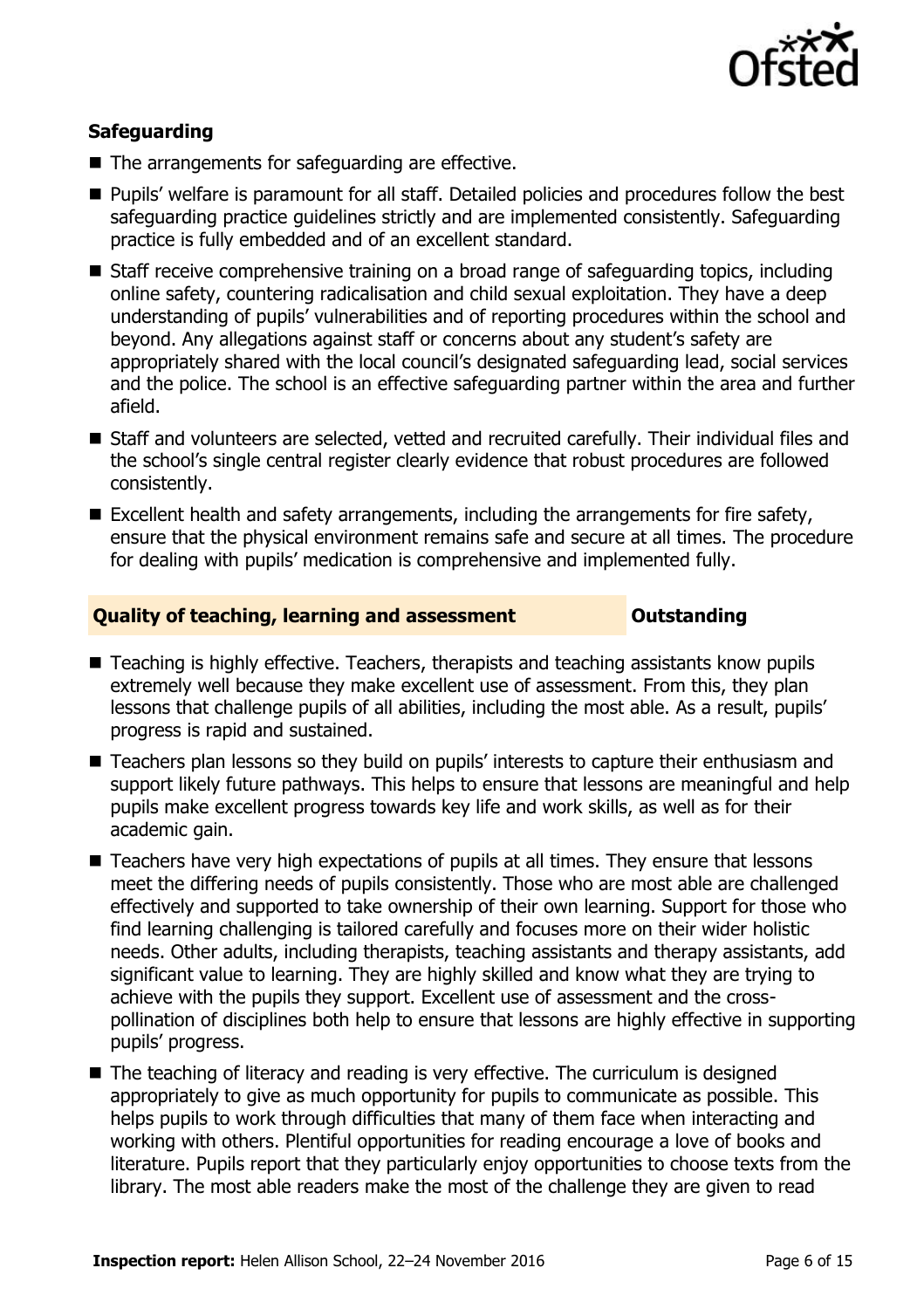

widely, often and across a range of genres.

 $\blacksquare$  The teaching of mathematics is also effective. Lessons help pupils to apply their understanding to a number of real-life contexts. This helps to ensure that what they learn is useful to them as they are prepared for the next stage of their education, possible employment or for independent living. Pupils benefit from work that is tailored to their particular abilities and needs. Many leave the school having achieved well in academic mathematical qualifications.

#### **Personal development, behaviour and welfare <b>COUTS** Outstanding

#### **Personal development and welfare**

- The school's work to promote pupils' personal development and welfare is outstanding. This is because pupils receive highly individualised care and support that addresses their needs holistically. They feel understood, valued and well cared for. This has a positive impact on their self-worth and levels of anxiety. As a result, they become happier, calmer and more able to focus on their learning and development.
- Excellent therapeutic work underpins outstanding care. A strong and well-resourced therapeutic team enables staff to have an excellent understanding of pupils' diverse needs, so they respond effectively.
- Staff work closely with external health and social care professionals to ensure that pupils' physical and mental health needs are met exceptionally well. For example, pupils' interests are considered central to the experiences and challenges they face. This helps them to develop a love of learning and strengthens self-esteem, as they regularly experience success.
- Staff motivate pupils to develop healthier lifestyles and independence. They provide ample opportunities to engage in a broad range of extra-curricular activities, within the school, the residential environment and in the local and wider communities.
- The school uses well-tested therapeutic interventions to very good effect. Leaders continually seek to refine and innovate their practice. For example, occupational therapy is routinely included in pupils' curriculum experiences. There are regular opportunities to work with expert speech and language therapists to assess progress and refine the programmes of study on offer.

#### **Behaviour**

- $\blacksquare$  The behaviour of pupils is outstanding. This is because the management of behaviour is exemplary and extraordinarily effective. The school's policies focus on promoting acceptable, positive behaviours, while recognising and celebrating pupils' unique qualities. As a result, pupils show very positive attitudes to school and their lessons, where they are calm and purposeful. They attend well because they enjoy school and feel safe.
- **Pupils' individual positive behaviour plans are managed very effectively. The clinical** psychologist keeps oversight of the difference each plan makes to pupils' behaviour. He ensures that each plan meets the specific needs of different individuals accurately, ensuring more precise planning for pupils who present with the most complex behaviour. Together with the principal and head of boarding, the clinical psychologist also ensures rigorous review of all incidents so that the need for physical intervention is reduced effectively.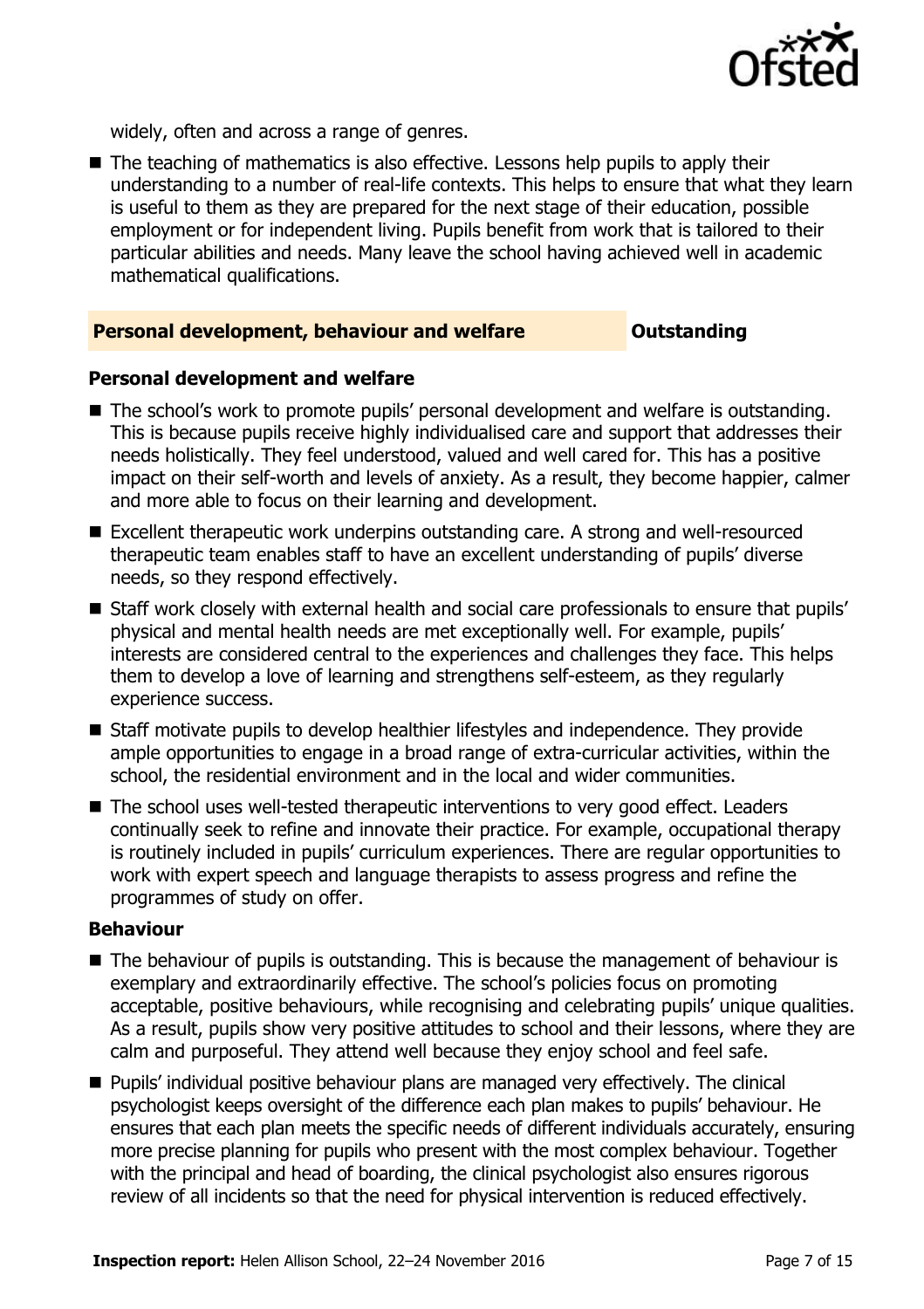

- Leaders are effective in improving pupils' behaviour over time. Some pupils have highly challenging behaviour because of their sensory and communication needs. There are clear systems and processes that leaders follow to monitor and review what may be triggering unwanted behaviour. Analysis is then used to plan a multidisciplinary approach to improving the provision for pupils, if and when it is needed. As a result, pupils who find regulating their own behaviour a challenge often make rapid improvements in their behaviour. These improvements are sustained over time and help ensure that exclusions are exceptionally rare.
- **Parents believe that behaviour is managed very effectively in school. For example, a** parent said that his son has become a completely different child since coming to this school: 'His temperament has eased off. He is happier and calmer.'
- The same staff work across the residential provision and the school. This arrangement promotes consistency of the care approach and of the experience for residential pupils. The National Autistic Society's SPELL approach to supporting children who have an autism spectrum condition (structure, positive approach, empathy, low arousal and links with others) is fully embedded across the school. This approach is highly effective in promoting positive outcomes in relation to their behaviour, education and emotional, social and psychological well-being.

#### **Outcomes for pupils Outstanding**

- **Pupils' outcomes are fundamental to the vision, drive and ambition of leaders. Staff are** focused relentlessly on pupils' academic, social and communication development. They share leaders' very high expectations. Pupils are highly committed to succeed, because they understand the relevance of what they are learning. Consequently, they make substantial progress in lessons and over time.
- Due to their levels of need, pupils often join the school working below age-related expectations. The excellent use of assessment means that staff quickly gain a clear picture of where pupils' strengths and weaknesses lie. They use this information to plan tailored programmes of study that meet pupils' individual needs exceptionally well. This helps to ensure that pupils make rapid gains in their learning from the moment they start at the school.
- Since the arrival of the principal, the attainment of pupils has significantly improved. This reflects the higher expectations she has brought to the school. Pupils increasingly achieve qualifications that help them secure placements in further education. This is because of the highly effective systems for checking pupils' progress and the bespoke curriculum from which pupils benefit. Consequently, nearly all pupils leave the school with at least one qualification and often with many, despite their needs.
- The learning of groups is equally strong across a range of subjects. This is because pupils are treated as individuals and receive an individualised curriculum to meet their specific needs. With the attention to detail given to evaluating all pupils' progress, leaders ensure there is equality of opportunity and all groups of pupils make outstanding progress.
- Disadvantaged pupils, including those who are in the most able group, make the same sustained progress as their peers. They make remarkable gains in their academic, social and personal skills and so the gap in their attainment compared to their peers nationally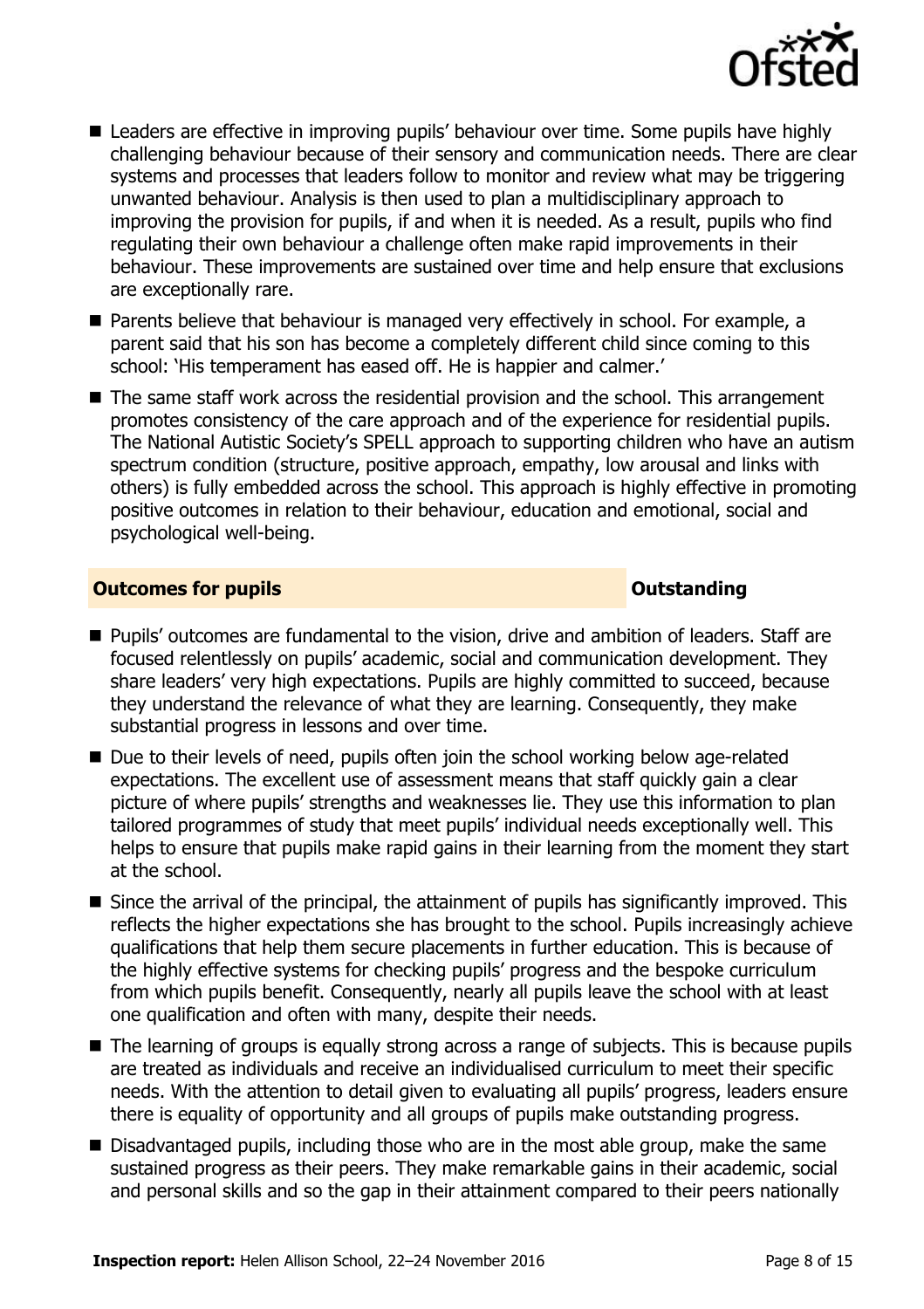

is closing rapidly. They are equally well prepared for the next stage of their education, employment or training.

- The most able pupils make exceptional progress. The well-designed curriculum, teachers' careful planning and the individual targets pupils are working towards all ensure that the most able pupils are consistently challenged in lessons. Many secure placements in further education when they leave the school, sometimes in the country's top universities.
- By the time learners leave the sixth form, not only have they made exceptional progress from their starting points, but they are also very well prepared for the next stage in their lives.

#### **Sixth form provision CONSISTER SIXTERS IN A SIXTER SIXTER SIXTER SIXTERS IN A SIXTER SIXTER SIXTERS IN A SIXTER**

- Leaders of the sixth form share the principal's determination to improve outcomes for their learners. The high standards at the 'hub' have improved in several ways, including a strengthening in the quality of teaching, stronger links with key partners, and a move to better accommodation. Learners' individual needs are very well catered for by teachers, therapists and support staff. As a result, learners make exceptional progress and do very well.
- **Provision in the sixth form is as effective as it is across the rest of the school. This is** because the curriculum is built on the same key principles. Leaders have ensured that learners are very well prepared for their move into the 'hub' by developing carefully planned transition plans. Bespoke plans for learners ensure that useful and varied work experiences and career advice dovetail seamlessly with lessons. The school's close engagement with a number of businesses and enterprises enhances learners' chances of getting positive work-placement experience, apprenticeship or employment.
- Teaching in the sixth form is of a very high standard. Staff are knowledgeable about their subjects, as well as about the needs of learners with ASC. This is supported particularly well by the work of therapists and the excellent links with local colleges. Staff possess the precise skills needed to support learning for the learners they teach. Teachers use a range of creative methods to engage and inspire the learners. They ensure that learners feel safe and are safe. As a result, learners enjoy lessons and make exceptional progress from their starting points, particularly given their levels of need.
- As in the main school, all groups of pupils make rapid and sustained progress. The most able learners receive appropriate challenge and, when possible, they are given the opportunity to access lessons at North Kent College or Hadlow College.
- Learners are exceptionally well prepared for the next stage in their education, training or employment. School leaders help learners develop the skills to live an independent and fulfilling life. Links with key partners, such as the British Legion, have helped secure meaningful work placements for some learners who are less able.
- Learners enjoy learning at the 'hub', behave exceptionally well and attend regularly. This is because the curriculum is personalised and built around their needs and interests.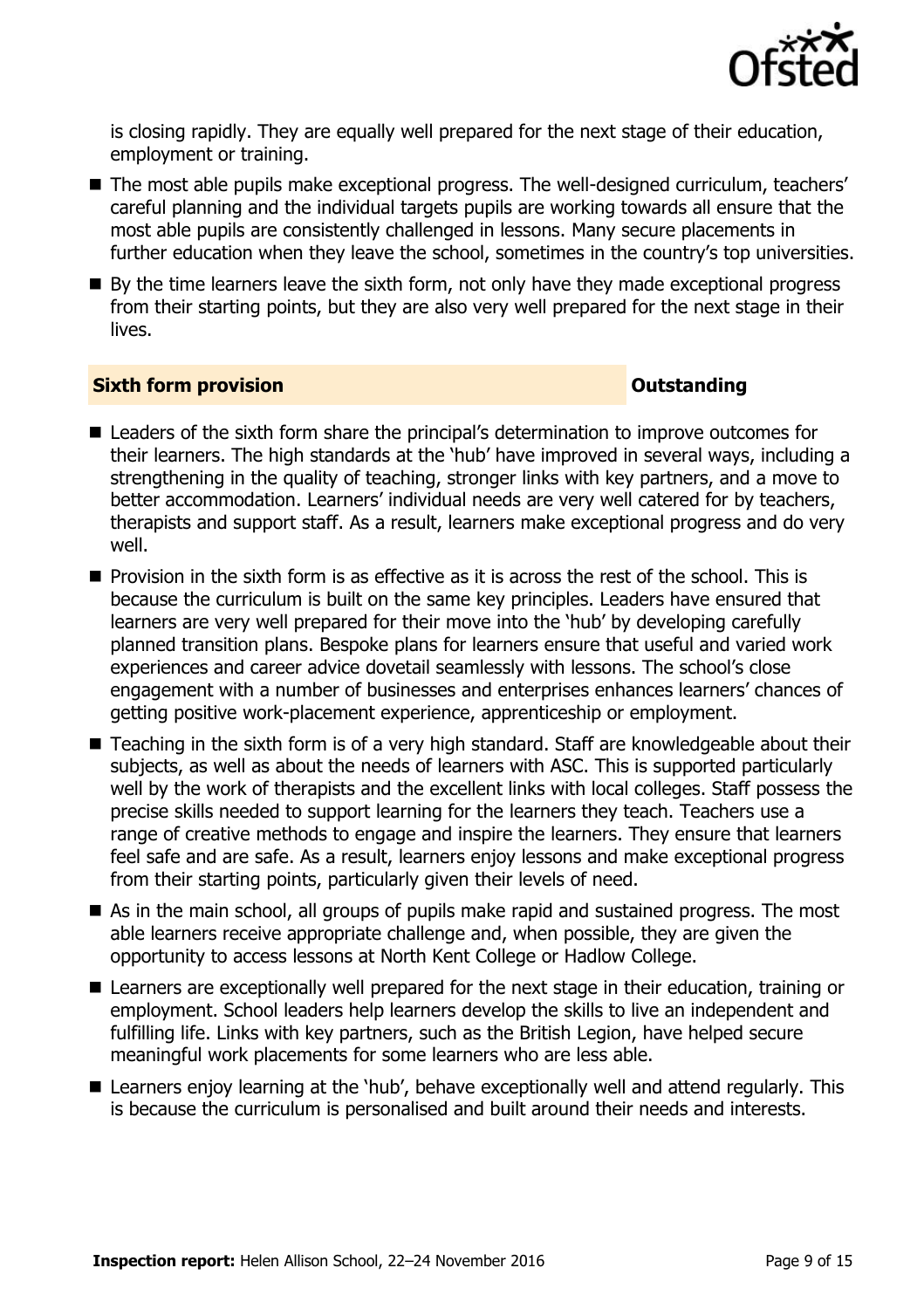

### **Overall experiences and progress of children and young prefail experiences and progress of children and young** outstanding **beople in the residential provision**

- Residential pupils experience outstanding quality of care and support. The residential practice stands out from other residential special schools in many ways. The residence has a calm, orderly and positive atmosphere. The physical environment feels homely and follows the low arousal principle, to help pupils who struggle with their sensory needs. Strategically positioned visual aids are agreed with the residential pupils and provide information about the activities and the overall structure of their time. They know what to expect and what is expected from them. Their self-regulation has increased and there have been manifold improvements in their behaviours.
- Having a more established feeling of safety and security has enabled residential students to begin to open up to change, exploration and learning. A number of well-documented 'wow' moments demonstrate pupils' outstanding progress. The school's high expectations, the staff's caring attitudes and their professional expertise have enabled pupils to go beyond what, in the past, some people thought was possible for them to achieve. An example of this is a 'closed-in' pupil spontaneously initiating a contact with another young person for the first time in his life. Another pupil's parent said that they were amazed by what staff had managed to encourage his son to do.
- Staff are highly experienced. They have a broad range of skills and expertise. Their caregiving is insightful, purposeful and highly effective. They are genuinely caring. They provide excellent care that promotes students' sense of worth and meaningful existence. One parent likened residential staff members to 'angels'. Another parent said that the staff have gone above the call of duty in supporting her son. Staff are acutely aware of the residential students' vulnerabilities. Robust and comprehensive risk management strategies enable staff to protect and safeguard residential students effectively.
- Residential students have developed positive and warm relationships with residential staff members. Feeling comfortable with, and trusting, people outside their immediate family members marks very significant steps forward in their emotional and social development. They have become more able to listen to, interact and engage with others. This has a positive impact on their whole development and, in particular, on their independence from their families and the ability to accept being taught.
- The residential provision provides extra opportunities for pupils to practise and gain better communication skills. Staff enhance pupils' understanding of different options that are available to them effectively. For example, staff support pupils in their ability to make and then communicate their choices.
- Through positive experiences of being engaged in a range of enjoyable activities, residential pupils have become more open to trying new things and learning from those experiences. For example, through implementing a thoughtful food-intervention programme that includes fun activities relating to food, residential staff have enabled a pupil to have a more varied and healthier diet. In the past, this young person ate only baked beans. Expanding his nutritious intake has had a positive impact on his health and overall well-being. His fine motor skills have also improved significantly.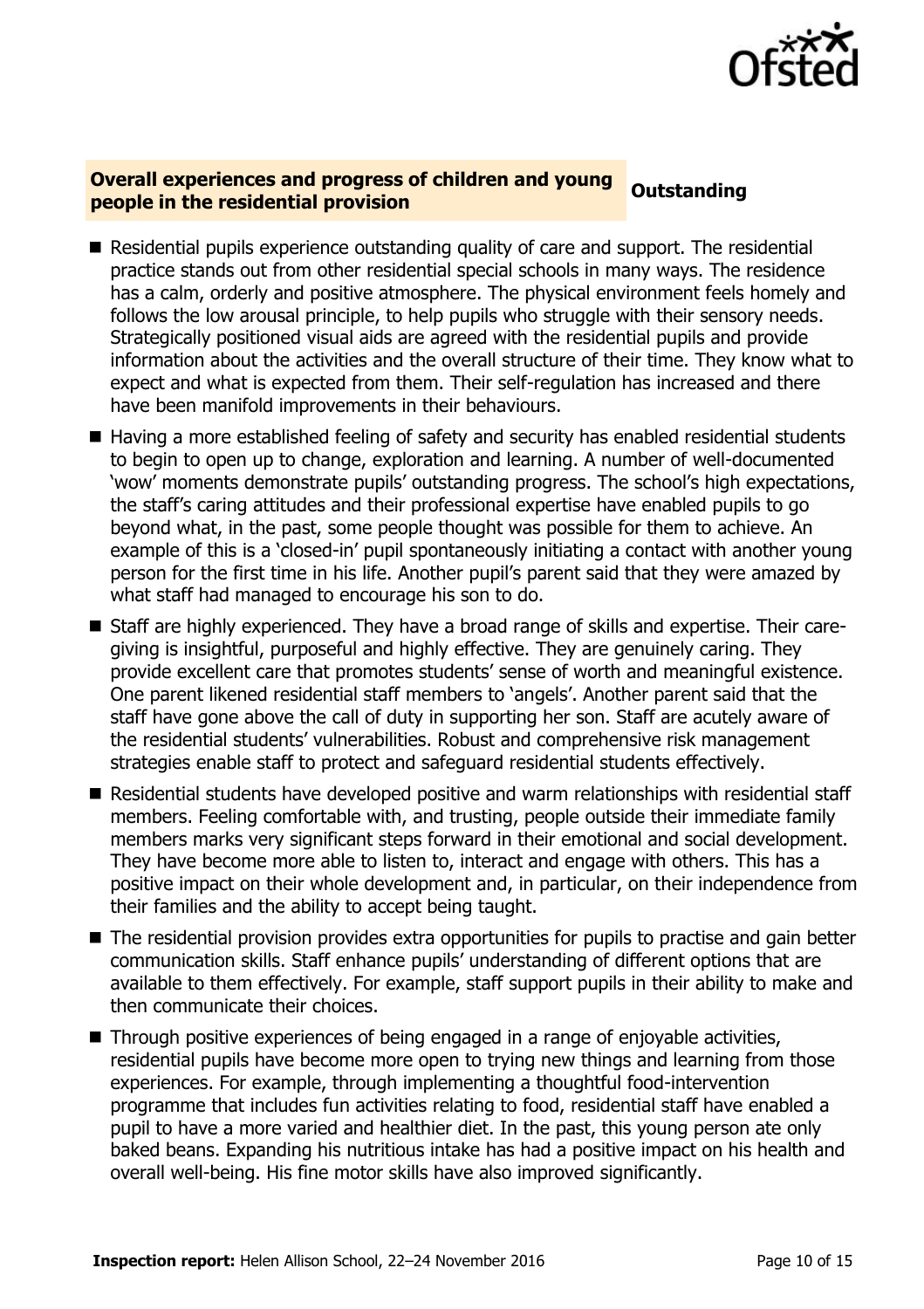

■ Engaging in a broad range of recreational and entertaining activities, such as going to sports centres, museums and castles, and enjoying camping and trips to the seaside, has made residential pupils better integrated within their local and wider communities. They benefit from the school's strong advocacy for the rights of children and people who have an autism spectrum condition and the value they bring to our society.

### **Quality of care and support in the residential provision is outstanding**

- The residential accommodation is safe, clean, well maintained and comfortably furnished. The residential care practice is strongly based on evidence of practice which works well. The written care and support plans provide clear and comprehensive guidance to staff across the whole school.
- The residential care provision is monitored robustly through scrutiny of records, regular residential and other meetings, reflection on staff practice and trans-disciplinary reviews of the individual pupils' progress. This is a high-quality, cutting edge, safe service that demonstrates impact through highly effective measuring and monitoring tools.
- The family liaison work is particularly strong. The residence is open for the families to visit. The school staff have visited families in their own environment and provided them with advice, guidance and support on how they could enhance their family life. The impact of the residential provision on the pupils' families is also exceptionally positive. A parent described the residential staff as 'our extended family'.
- The care and support are sharply child-centred. All staff members, irrespective of their roles, work very closely together to help each pupil achieve their potential. This includes input from speech and language therapists, occupational therapists, psychologists, teachers and support staff. The trans-disciplinary and whole-school approach to pupils' welfare results in extraordinarily positive outcomes for them.
- Food provision in the residency is managed well. Staff consistently follow the procedures for safe food handling to provide healthy, tasty and nourishing meals of pupils' choice. Staff are skilled in encouraging pupils to try different things and develop a more varied diet. Residential pupils get involved in food preparation and have excellent opportunities to gain housekeeping skills.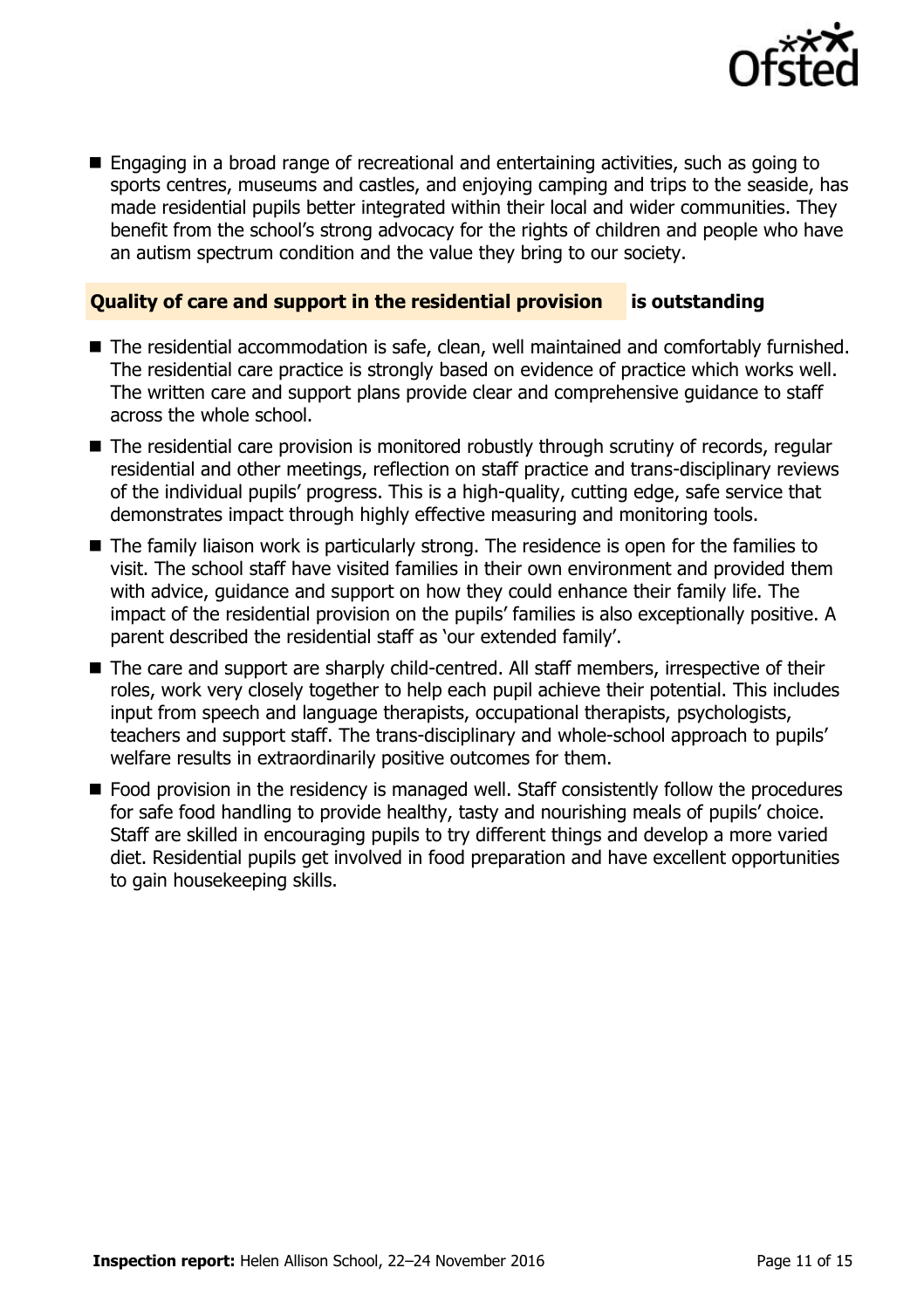

# **School details**

| Unique reference number  | 118993   |
|--------------------------|----------|
| DfE registration number  | 886/6046 |
| <b>Inspection number</b> | 10008936 |

This inspection was carried out under section 109(1) and (2) of the Education and Skills Act 2008, the purpose of which is to advise the Secretary of State for Education about the school's suitability for continued registration as an independent school.

The inspection of residential provision was carried out under the Children Act 1989, as amended by the Care Standards Act 2000, having regard to the national minimum standards for residential special schools.

| Type of school                         | Other independent special school       |
|----------------------------------------|----------------------------------------|
| School category                        | Independent residential special school |
| Age range of pupils                    | 5 to 19                                |
| Gender of pupils                       | Mixed                                  |
| Gender of pupils in the sixth form     | Mixed                                  |
| Number of pupils on the school roll    | 73                                     |
| Of which, number on roll in sixth form | 18                                     |
| Number of part-time pupils             | $\overline{0}$                         |
| Number of boarders on roll             | 3                                      |
| Proprietor                             | <b>National Autistic Society</b>       |
| Chair                                  | Mrs Janet Corcoran                     |
| <b>Headteacher</b>                     | Mrs Susan Conway                       |
| Annual fees (day pupils)               | £44,852                                |
| Annual fees (boarders)                 | £77,668                                |
| Telephone number                       | 01474 814 878                          |
| Website                                | www.autism.org.uk/helenallison         |
| <b>Email address</b>                   | helen.allison@nas.org.uk               |
| Date of previous inspection            | 19-20 July 2012                        |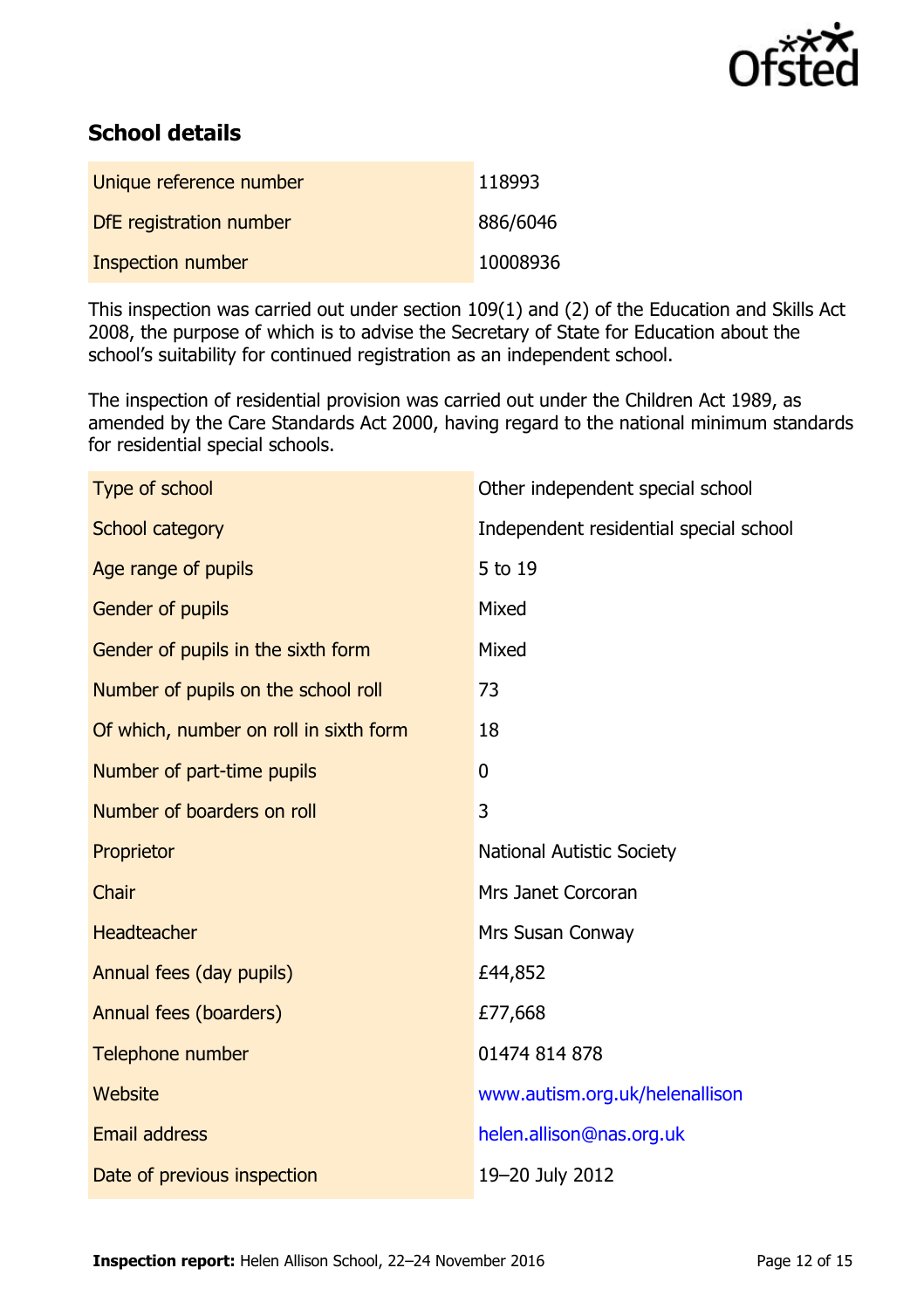

### **Information about this school**

- Helen Allison is a residential special school, part of the National Autistic Society, offering day school and residential full-time education to male and female pupils between the ages of five and 19. The school is registered for 77 pupils.
- The school caters for young people with autism spectrum conditions.
- There are currently 73 pupils on roll, of whom three are resident. All but 10 of the pupils are boys.
- The school opened in 1968. Its last full integrated inspection was in July 2012. The last inspection of residential provision was in January 2016.
- The principal and deputy principal both took up their posts following the previous inspection. More recently, a clinical psychologist has been appointed and there is a new head of boarding.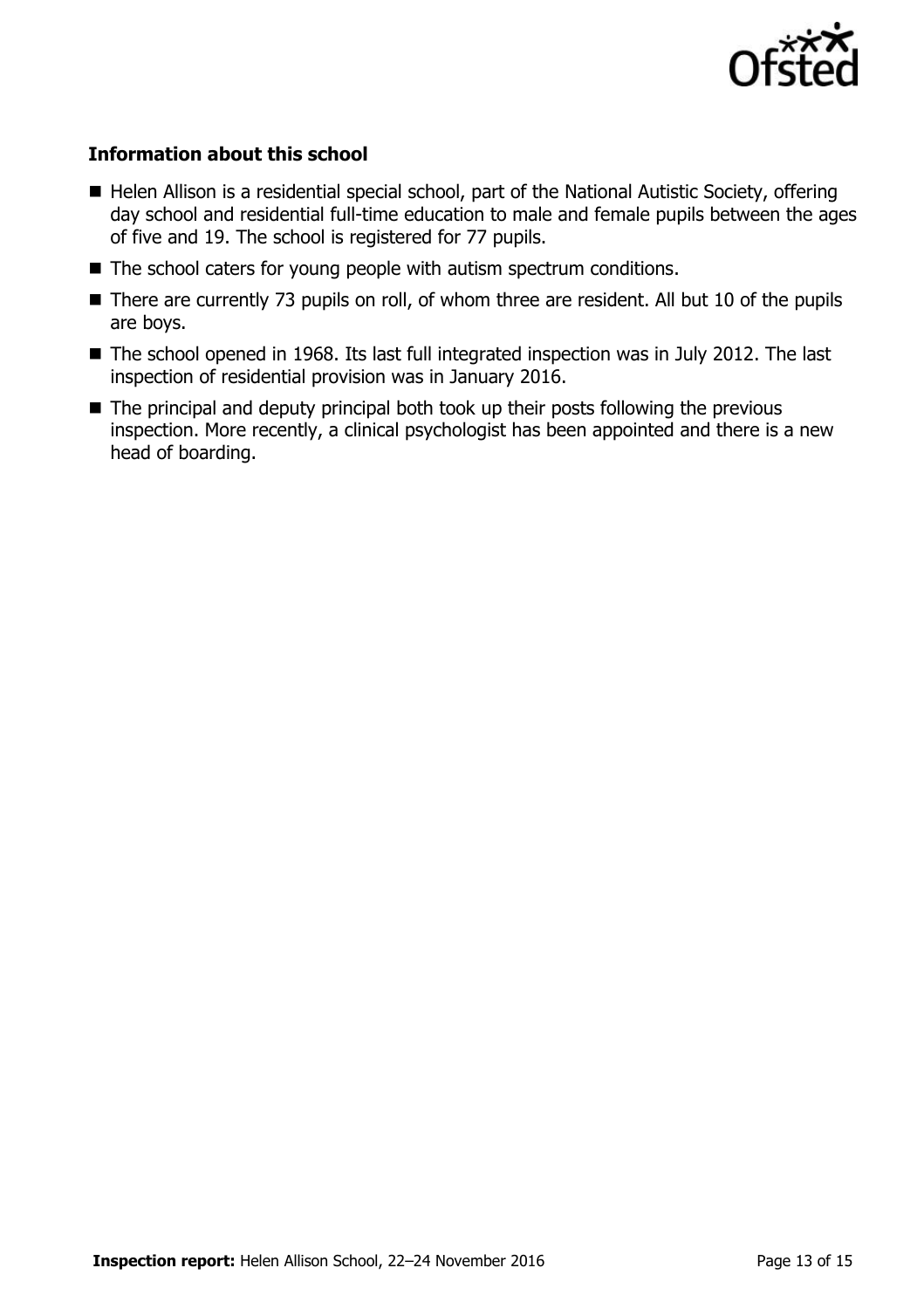

# **Information about this inspection**

- This was an integrated inspection, which took place at a day's notice.
- Inspectors observed 14 lessons or parts of lessons across all departments, all jointly with a member of the senior leadership team. Pupils' behaviour during lessons, as well as in and around the school, was observed.
- Meetings were held with senior leaders, those who have responsibility for safeguarding, leaders of boarding provision, staff at the school and groups of pupils, including day and residential pupils. A discussion was held with the link governor from the board of trustees on the telephone.
- Inspectors analysed school documentation, including the school's self-evaluation, reports provided by external advisers, annual statement information and tracking information about pupils' achievement, attendance, behaviour and exclusions.
- Safeguarding policies and procedures were scrutinised, including correspondence between the school and the local authority safeguarding board. Records linked to work with other agencies were reviewed, as well as those relating to how the school has responded to complaints.
- Inspectors considered 11 responses from parents to Ofsted's online questionnaire, Parent View.

#### **Inspection team**

Matthew Barnes, lead inspector **Her Majesty's Inspector** 

**Seka Graovac Social Care Regulatory Inspector**